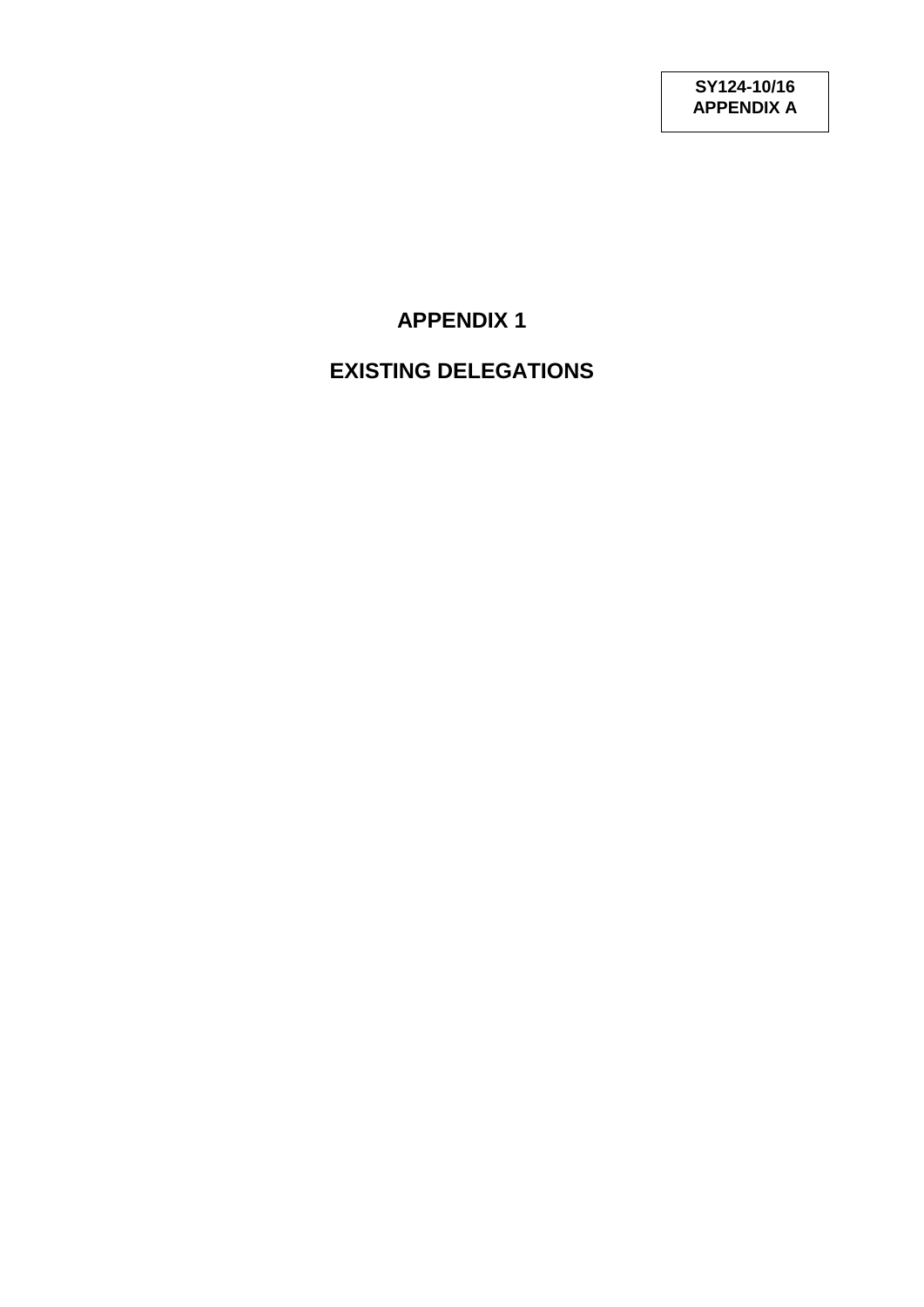## **DE5 Approval of Statutory Planning**

*Pursuant to the provisions of the Local Government Act 1995 Section 5.42 Delegation of some powers and functions to the Chief Executive Officer and the Shire of York Town Planning Scheme No. 2 Clause 8.2;*

## *Legislation*

- *5.42. Delegation of Some Powers and Duties to CEO*
- (1) A local government may delegate\* to the CEO the exercise of any of its powers or the discharge of any of its duties under this Act other than those referred to in section 5.43.
- \* Absolute majority required.
- *(2) A delegation under this section is to be in writing and may be general or as otherwise provided in the instrument of delegation.*
- *8.2 Delegation of Functions*
- *8.2.1 The local government may, in writing and either generally or as otherwise provided by the instrument of delegation, delegate to a committee or the CEO, within the meaning of those expressions under the Local Government Act 1995, the exercise of any of its powers or the discharge of any of its duties under the Scheme, other than this power of delegation.*
- *8.2.2 The CEO may delegate to any employee of the local government the exercise of any of the CEO's powers or the discharge of any of the CEO's duties under clause 8.2.1.*
- *8.2.3 The exercise of the power of delegation under clause 8.2.1 requires a decision of an absolute majority as if the power had been exercised under the Local Government Act 1995.*
- *8.2.4. Sections 5.45 and 5.46 of the Local Government Act 1995 and the regulations referred to in section 5.46 apply to a delegation made under this clause as if the delegation were a delegation under Division 4 of Part 5 of that Act.*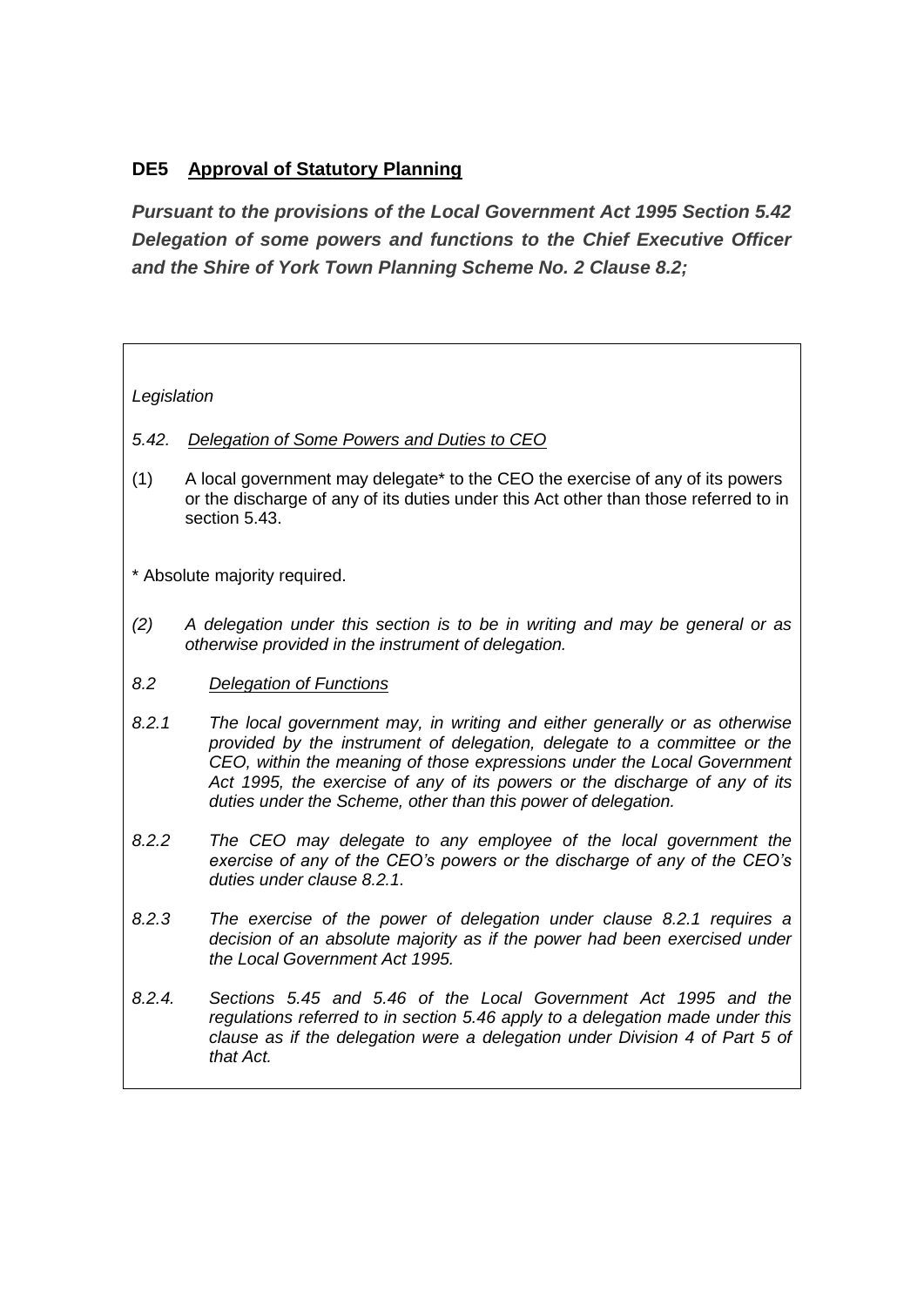*The Council resolved that the following delegations be approved:*

**TO:** Chief Executive Officer

That pursuant to the provisions of section 8.2 of the Shire of York Town Planning Scheme No. 2 the Council delegates to the Chief Executive Officer by an absolute majority the following powers.

## *The Chief Executive Officer may sub delegate this approval to the appropriate officer eg: Planning Officer.*

## **Delegation of Authority - Statutory Planning**

## **1.0 Purpose**

To specify delegation of authority to the Chief Executive Officer in accordance with the Shire of York Town Planning Scheme No. 2 in respect of the Town Planning functions of the Council.

## **2.0 Policy**

## **2.1 Delegated Powers**

The Chief Executive Officer is delegated authority to perform the functions of Council in respect of the following matters:

- (a) Determination of applications for development approval, including applications involving:
	- (i) The variation of Scheme provisions, Planning Policy or provisions of the Residential Design Codes; or
	- (ii) The exercise of discretion under the Scheme, Planning Policy or the Residential Design Codes;
- (b) Refusal of all development applications where the proposed use is not permitted by the Scheme or where the development does not comply with the non-discretionary provisions of the Residential Design Codes or any mandatory statutory requirement or adopted Council policy;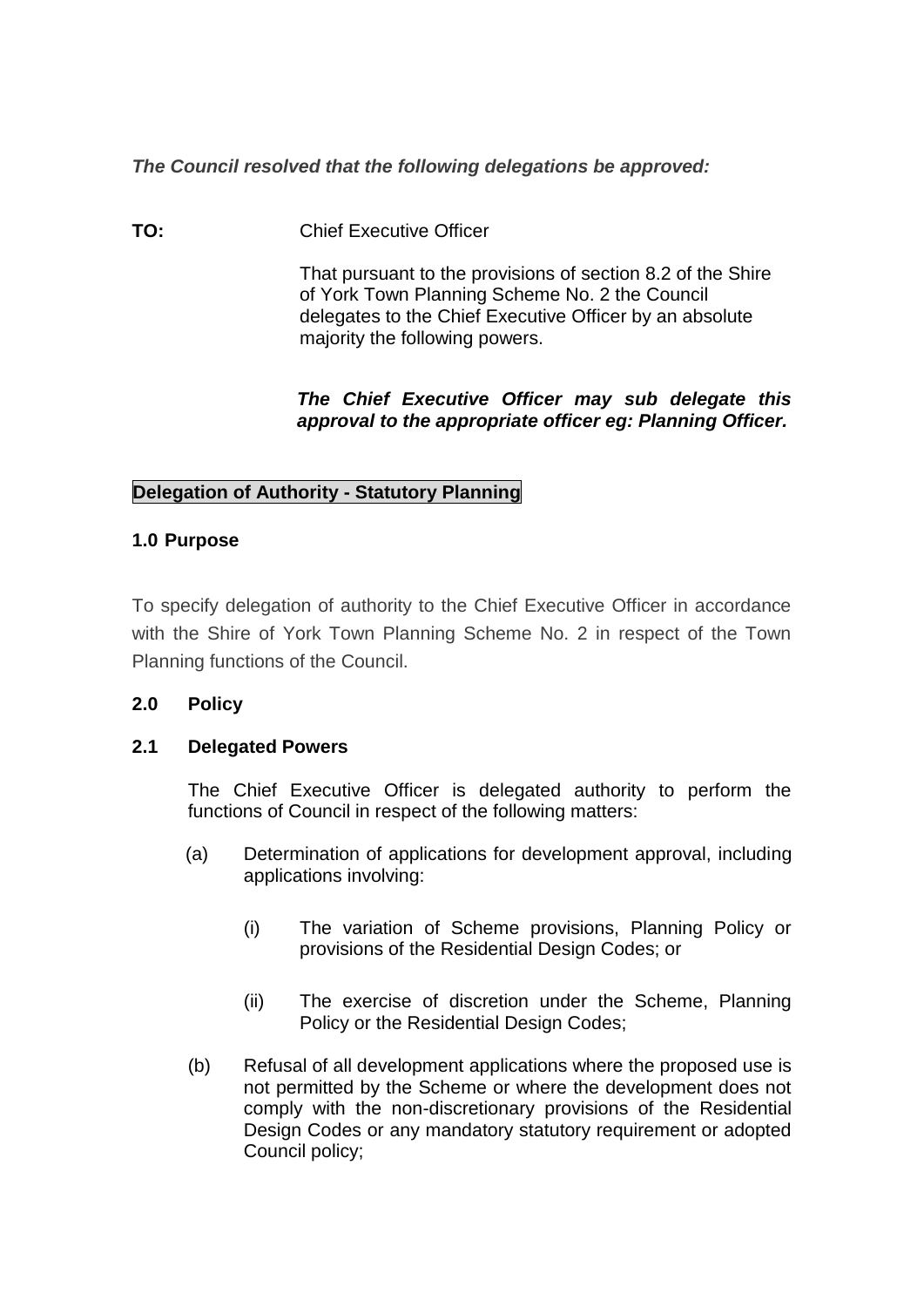- (c) Grant an extension of development approval for up to two (2) years;
- (d) Granting variations to relevant Planning Policies and provisions of the Residential Design Codes on Building License applications in accordance with the provisions of Clause 4.6 of the Town Planning Scheme No.2;
- (e) Deletion or modification of conditions of approval, whether imposed under delegated authority or not subject to compliance of Councils Planning objectives;
- (f) Making recommendations to the WA Planning Commission on:
	- applications for subdivision or amalgamation of land;
		- minor variations to approved subdivisions;
		- clearance of conditions of subdivision approval;
- (g) Determination of Applications for the relocation of Building Envelopes;
- (h) Adoption of Outline Development Plans and amendments to Outline Development Plans for the purposes of advertising;
- (i) Final adoption of amendments to Outline Development Plans provided that the modification is:
	- (i) of a minor nature;
	- (ii) consistent with the intent of the zone and the Scheme; and
	- (iii) unlikely to have a detrimental effect on the amenity of the locality or any owner or occupier of land in the locality;
- (j) Provision of written and verbal responses to planning appeals, mediated settlements resulting from appeals and WA Planning Commission requests for reconsideration;
- (k) Taking all necessary action against owners or occupiers of properties to cease illegal uses or comply with conditions of Development Approval, including pursuing prosecution through Council's Solicitors; and
- (l) Formation of any opinion and consideration of any matter in the exercise of these delegated powers that would be required of Council under the Scheme, including, but not limited to, sufficient information required for the processing of applications, referral and advertising of applications, and interpretation of Scheme provisions, relevant Planning Policies and provisions of the Residential Design Codes.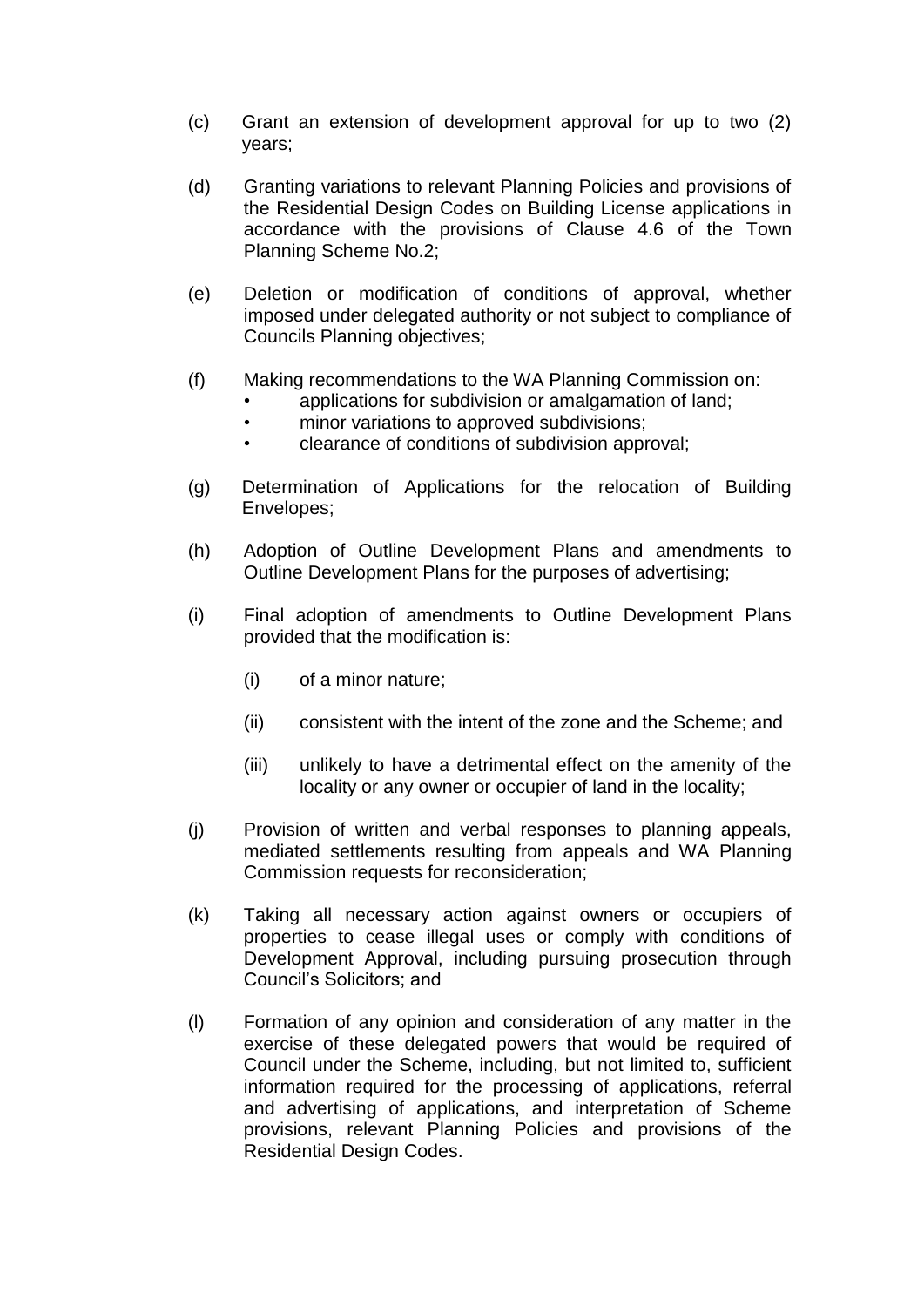- (m) Delegations to include:
	- (i) Bed & Breakfast Facilities
	- (ii) Farmstays
	- (iii) Small outbuildings in a Heritage Area eg: Patios, Carports, Fences, Swimming Pools and Signs etc.
	- (iv) Ancillary Tourist Use
	- (v) Short term accommodation

## **2.2 Limits to Delegated Powers**

With the exception of delegated power 2.1(b) above, all applications will be submitted to a meeting of Council for determination in the following circumstances:

- (a) Where the delegated decision would be contrary to the intent of a previous decision made at a Council meeting, or any law or regulation;
- (b) Where written objection is received to the proposal from any statutory agency;
- (c) Where the proposal is inconsistent with the intent of the Town Planning Scheme, relevant Policies, Residential Design Codes, or any Outline Development Plan adopted by Council;
- (d) Where notification has been given to adjoining and nearby owners or the general public for comment in accordance with the Town Planning Scheme or any Policy and written objections have been received within the time specified, unless in the opinion of the Principal Planner:
	- (i) the proposal is for exercise of discretion under the R-Codes and is consistent with the intent of the Town Planning Scheme, Residential Design Codes and any relevant Policy; and
	- $(ii)$  the objections can be overcome by imposing a condition(s) on the development approval, or modifying the design of the development; or
	- (iii) the objection does not relate to valid planning and development issues associated with the proposal.
- (e) Where, in the opinion of the Chief Executive Officer:
	- (i) Any of the requirements of this policy are not satisfied; or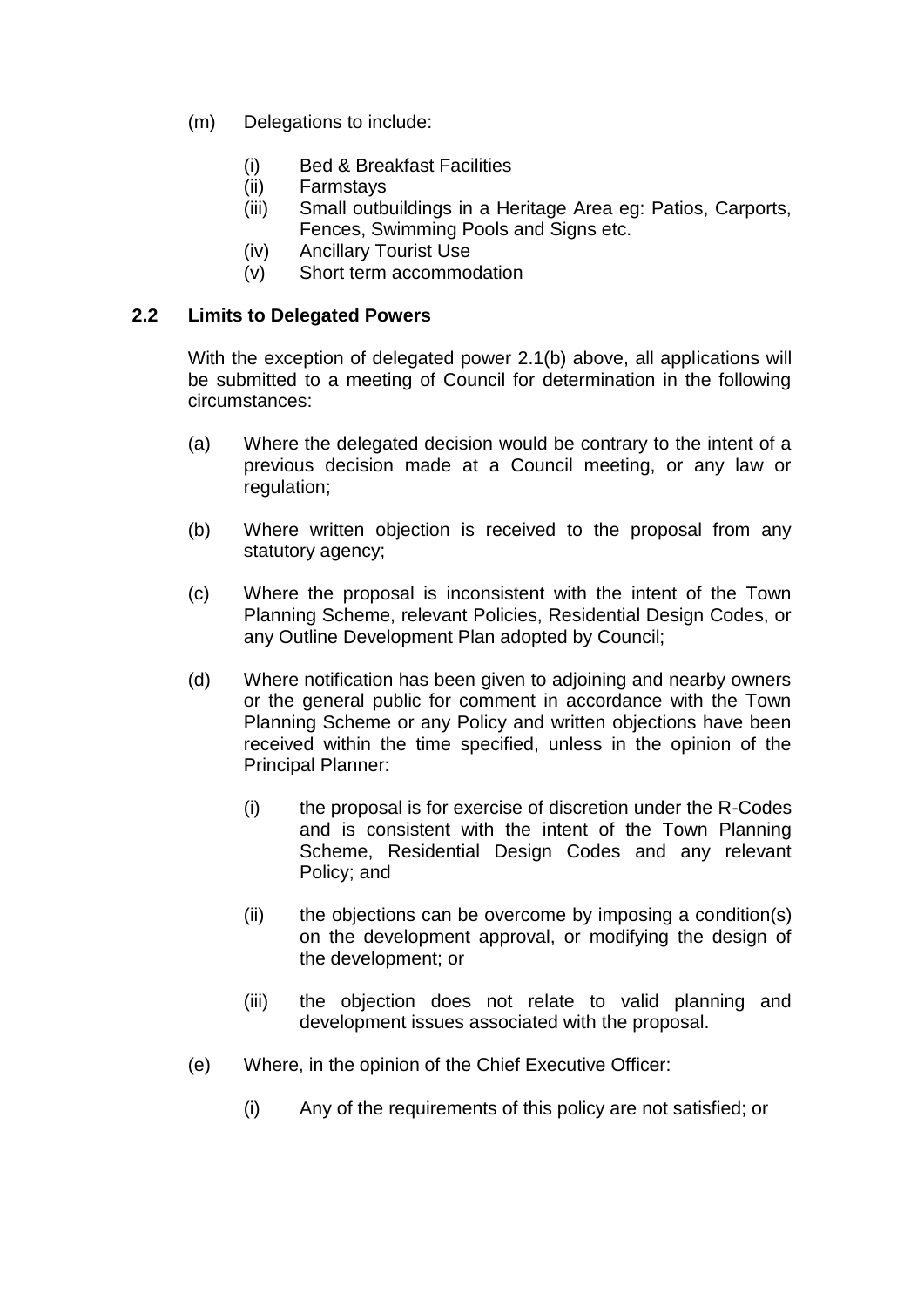- (ii) There is insufficient certainty as to whether the application complies with the intent of the Scheme, Residential Design Codes or any relevant Council Policy; or
- (iii) It would be in the public interest or consistent with the principles of administrative accountability for Council to determine the application; or
- (iv) The decision involves a matter of principle which, in the opinion of the Chief Executive Officer, should be made by the Council; or
- (v) A condition recommended by a statutory agency is unnecessary or impractical, or unreasonable to be enforced by the Shire of York.

#### *History:*

Date of Meeting 22 April 2003 Endorsed Reviewed May 2004 Endorsed 19 July 2004 Reviewed & Amended July 2005 Endorsed 18 July 2005 Amended & Endorsed 23 January 2006 Endorsed 18 June 2007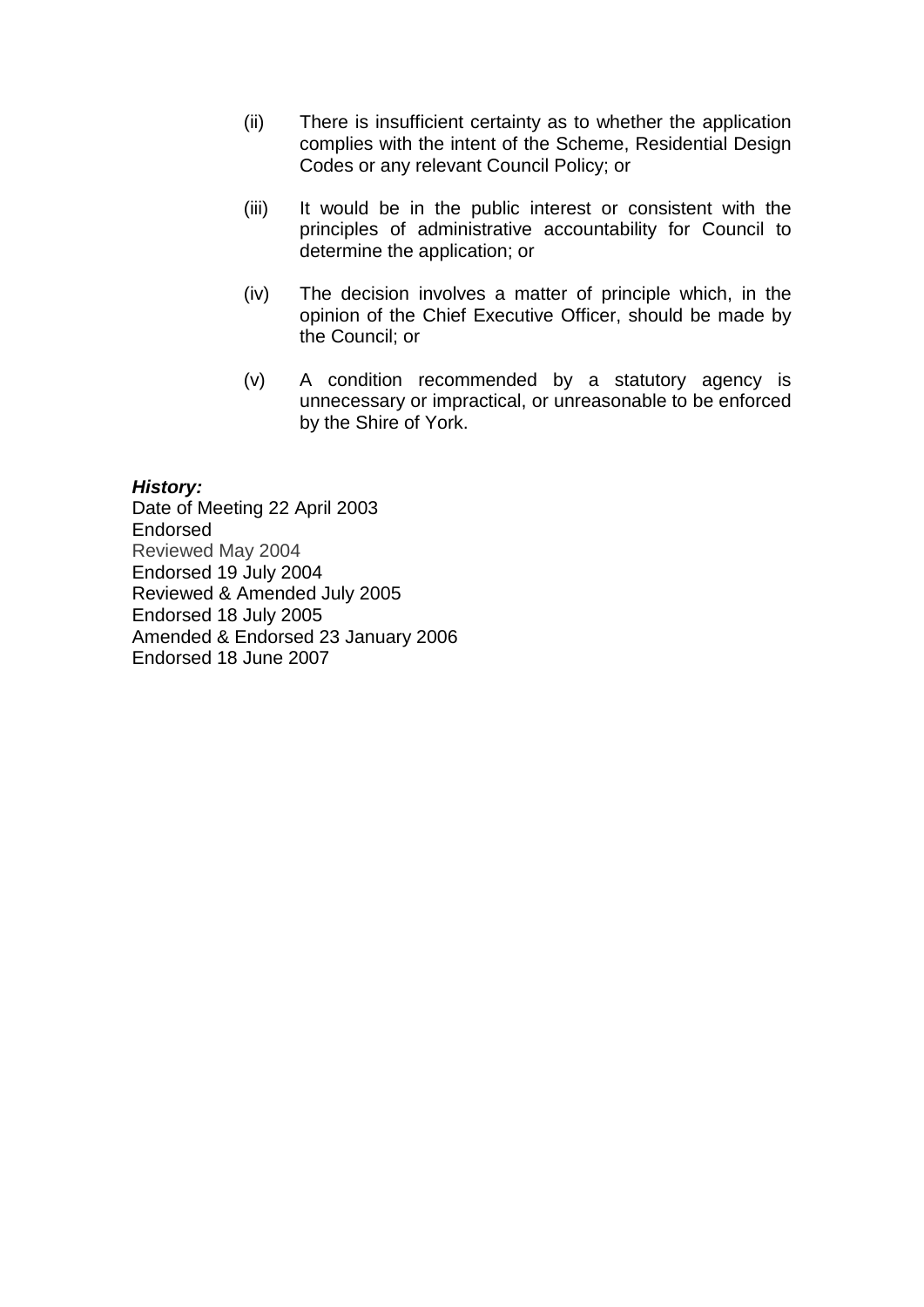## **APPENDIX 2**

## **PROPOSED DELEGATIONS**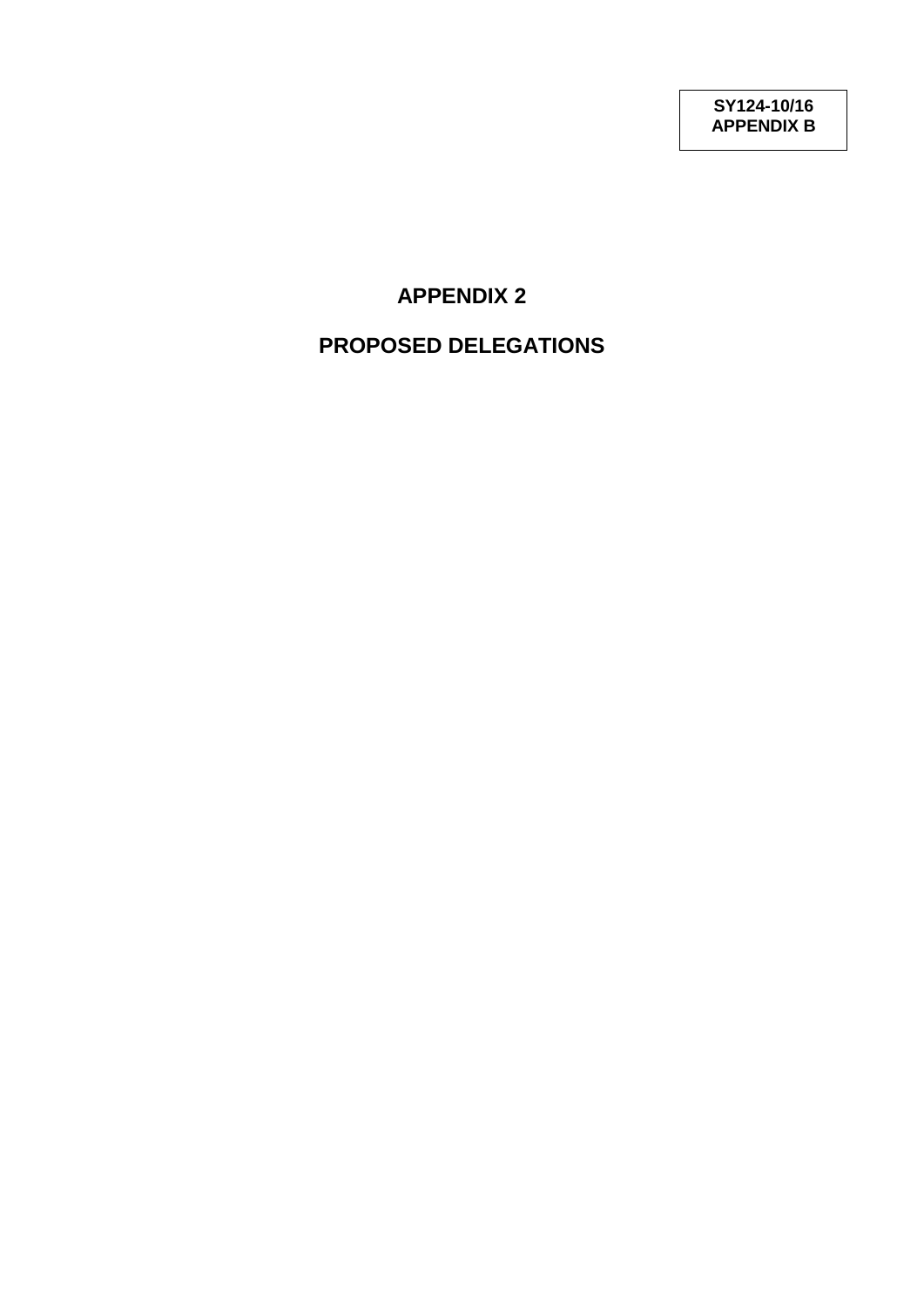## **DE5 Approval of Statutory Planning**

Pursuant to the provisions of the *Local Government Act 1995* Section 5.42 Delegation of some powers and functions to the Chief Executive Officer and Schedule 2, Clauses 82, 83 and 84 of the *Planning and Development (Local Planning Schemes) Regulations 2015*;

| Legislation                   |                                                                                                                                                                                                                                                                              |
|-------------------------------|------------------------------------------------------------------------------------------------------------------------------------------------------------------------------------------------------------------------------------------------------------------------------|
| 5.42.                         | Delegation of Some Powers and Duties to CEO                                                                                                                                                                                                                                  |
| (1)                           | A local government may delegate* to the CEO the exercise of any of its powers<br>or the discharge of any of its duties under this Act other than those referred to in<br>section 5.43.                                                                                       |
| * Absolute majority required. |                                                                                                                                                                                                                                                                              |
| (2)                           | A delegation under this section is to be in writing and may be general or as<br>otherwise provided in the instrument of delegation.                                                                                                                                          |
| 82.                           | <b>Delegations by Local Government</b>                                                                                                                                                                                                                                       |
| (1)                           | The local government may, by resolution, delegate to a committee or to the<br>local government CEO the exercise of any of the local government's power<br>or the discharge of any of the local government's duties under this Scheme<br>other than this power of delegation. |
| (2)                           | A resolution referred to in subclause (1) must be by absolute majority of the<br>council of the local government.                                                                                                                                                            |
| (3)                           | The delegation must be in writing and may be general or as otherwise<br>provided in the notice of delegation.                                                                                                                                                                |
| 83.                           | <b>Local Government CEO may delegate powers</b>                                                                                                                                                                                                                              |
| (1)                           | The local government CEO may delegate to any employee of the local<br>government the exercise of any of the CEO's powers or discharge of any of<br>the CEO's functions under this Scheme other than this power of delegation.                                                |
| (2)                           | A delegation under this clause must be in writing and may be general or as<br>otherwise provided in the instrument of delegation.                                                                                                                                            |
| (3)                           | Subject to any conditions imposed by the local government on its delegation to<br>the CEO under Clause 82, this clause extends to a power or duty the exercise<br>or discharge of which has been delegated by the local government to the CEO<br>under that clause.          |
| 84.                           | Other matters relevant to delegations under this Division                                                                                                                                                                                                                    |
|                               | The Local Government Act 1995 sections 5.45 and 5.46 apply to a delegation<br>made under this Division as if the delegation were a delegation under Part 5 of<br>Division 4 of that Act.                                                                                     |
|                               |                                                                                                                                                                                                                                                                              |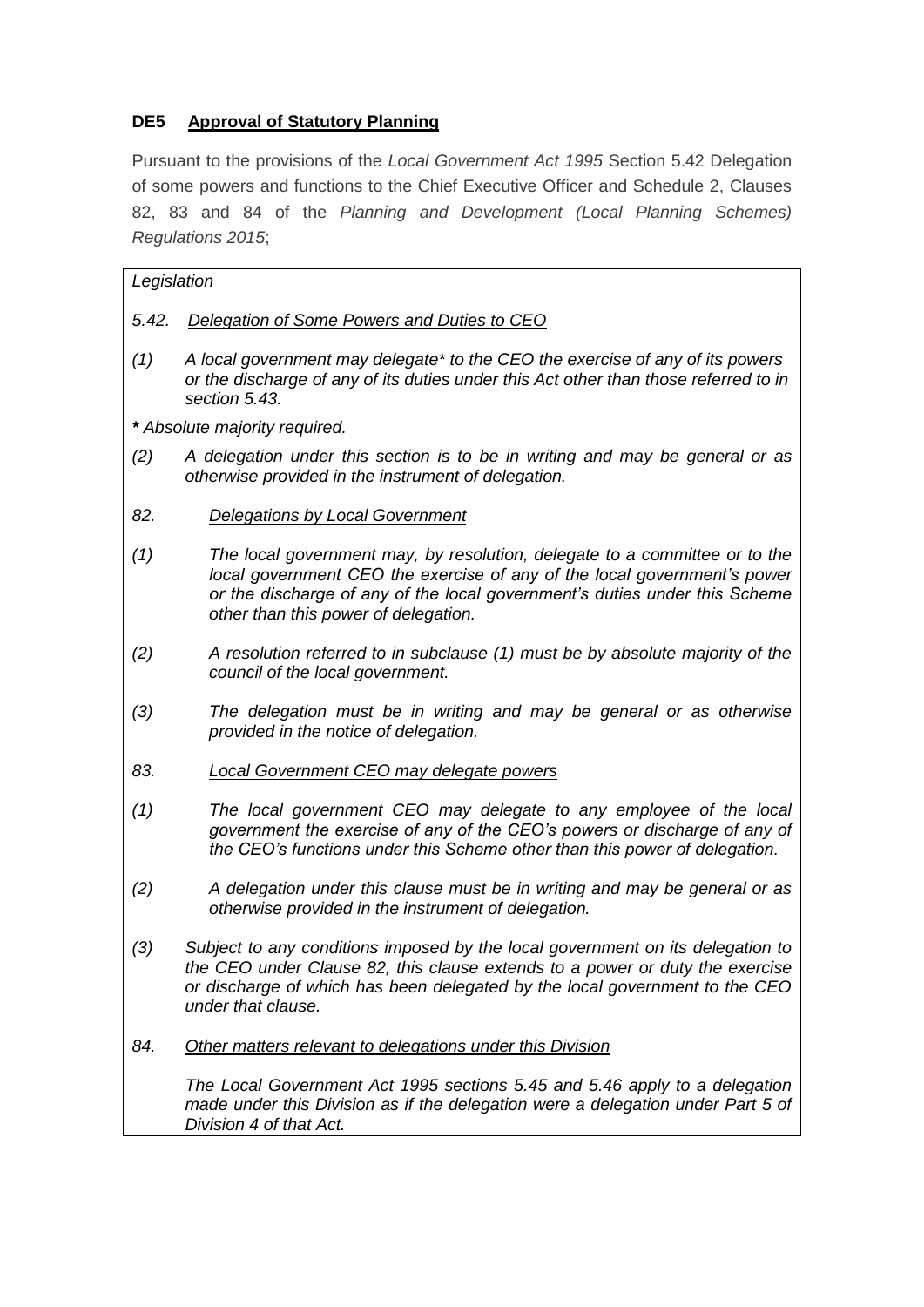The Council resolved that the following delegations be approved:

TO: Chief Executive Officer

That pursuant to the provisions of Schedule 2, Clauses 82, 83 and 84 of the *Planning and Development (Local Planning Schemes) Regulations 2015*, the Council delegates to the Chief Executive Officer by an absolute majority the following powers.

The Chief Executive Officer may sub-delegate this approval to the appropriate officer e.g. Planning Officer.

## **Delegation of Authority - Statutory Planning**

#### **2.0 Purpose**

To specify delegation of authority to the Chief Executive Officer in accordance with Schedule 2, Clauses 82, 83 and 84 of the *Planning and Development (Local Planning Schemes) Regulations 2015* in respect of the Town Planning functions of the Council.

## **2.0 Policy**

## **2.1 Delegated Powers**

The Chief Executive Officer is delegated authority to perform the functions of Council in respect of the following matters:

#### 2.1.1 Development Application Delegations

- (a) Determination of applications for development approval, including applications involving:
	- (i) The variation of Local Planning Scheme provisions or provisions of the Residential Design Codes; or
	- (ii) The exercise of discretion under the Local Planning Scheme, a Local Planning Policy or the Residential Design Codes;
- (b) Refusal of all development applications where the proposed use is not permitted by the Local Planning Scheme or where the development does not comply a mandatory requirement of the Local Planning Scheme, or with the non-discretionary provisions of the Residential Design Codes;
- (c) Determine requests to amend or cancel a development approval or to extend development approval for up to two (2) years;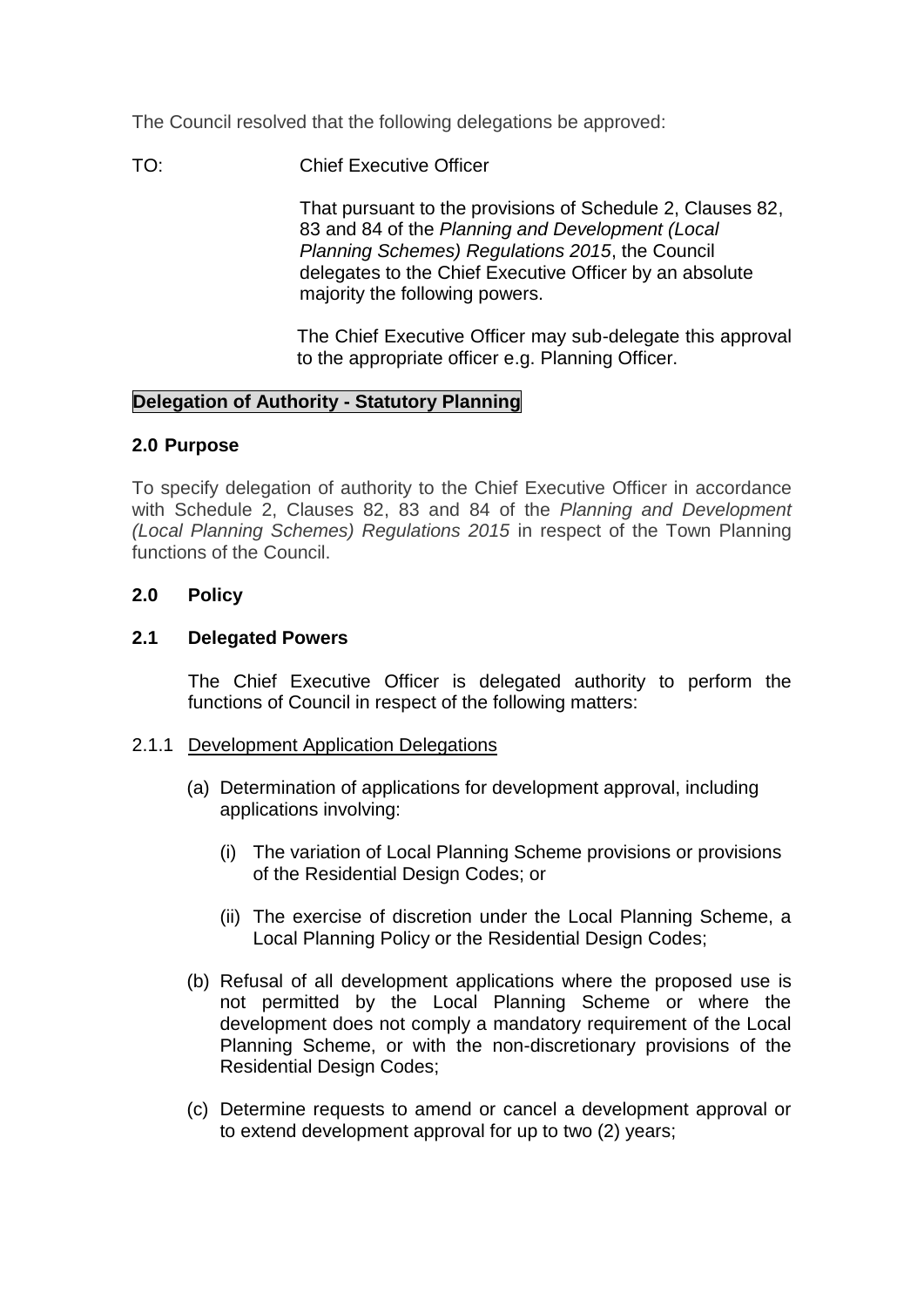- (d) Deletion or modification of conditions of approval, whether imposed under delegated authority or not subject to compliance of Council's Planning objectives;
- (e) Determination of applications for the relocation of building envelopes.

#### Limits to Development Application Delegations

With the exception of delegated power 2.1.1(b), all applications will be submitted to a meeting of Council for determination in the following circumstances:

- (a) Where the delegated decision would be contrary to the intent of a previous decision made at a Council meeting, or any law or regulation;
- (b) Where written objection is received to the proposal from any statutory agency;
- (c) Where the proposal is inconsistent with the general objectives and/or intent of a Local Planning Policy, approved Structure Plan or the discretionary provisions of the Local Planning Scheme;
- (d) Where notification has been given to adjoining and nearby owners or the general public for comment in accordance with the Local Planning Scheme or any Local Planning Policy and written objections have been received within the time specified, unless in the opinion of the Chief Executive Officer:
	- (i) the proposal is for exercise of discretion under the R-Codes and is consistent with the objectives and/or intent of the Local Planning Scheme, Residential Design Codes and any relevant Local Planning Policy; and
	- (ii) the objections can be overcome by imposing a condition(s) on the development approval, or modifying the design of the development; or
	- (iii) the objection does not relate to valid planning and development issues associated with the proposal.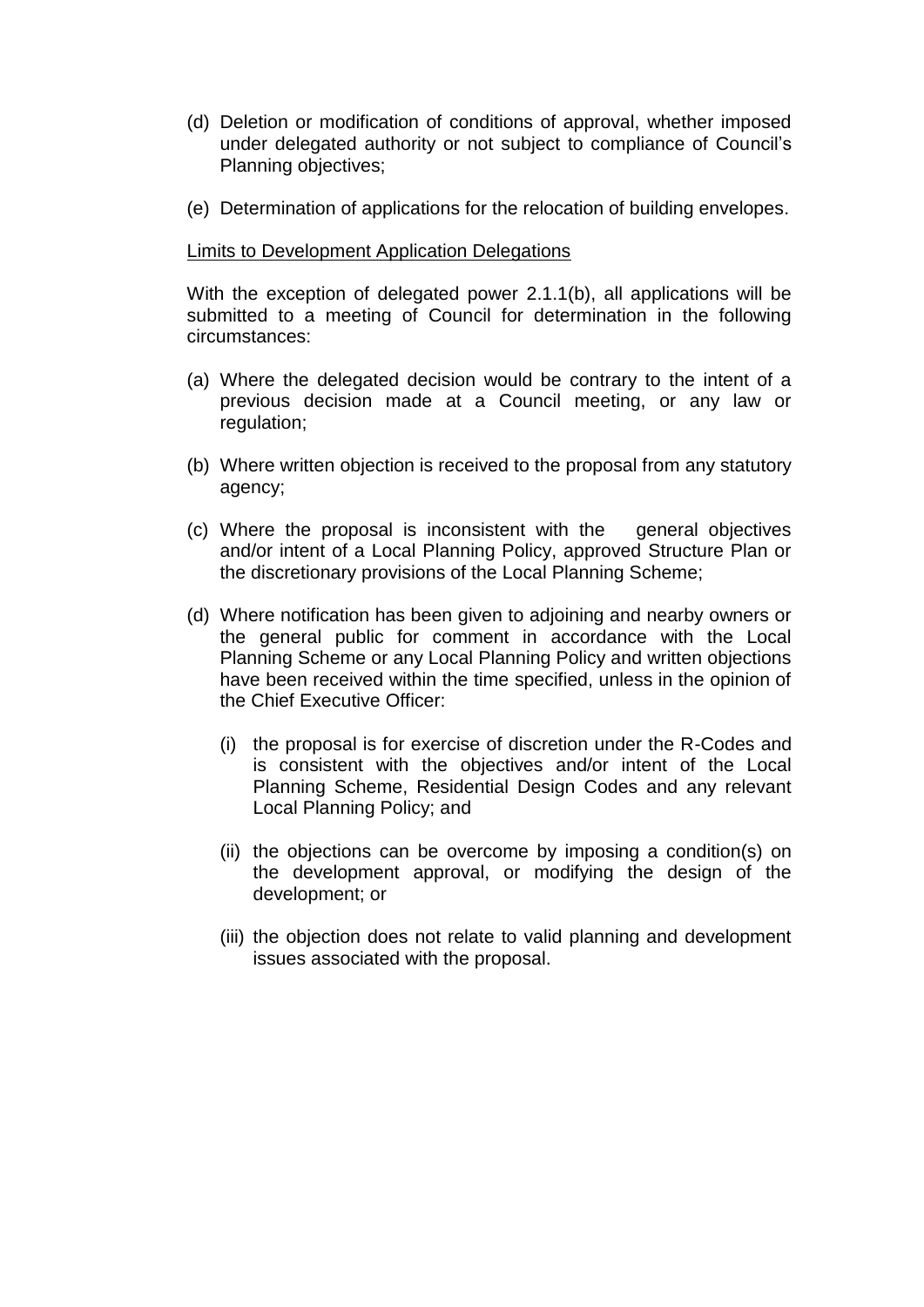- (e) Where, in the opinion of the Chief Executive Officer:
	- (i) any of the requirements of this delegation are not satisfied; or
	- (ii) there is insufficient certainty as to whether the application complies with the intent of the Local Planning Scheme, Residential Design Codes or any relevant Local Planning Policy; or
	- (iii) it would be in the public interest or consistent with the principles of administrative accountability for Council to determine the application; or
	- (iv) the decision involves a matter of principle which, in the opinion of the Chief Executive Officer, should be made by the Council; or
	- (v) a condition recommended by a statutory agency is unnecessary or impractical, or unreasonable to be enforced by the Shire of York.

## 2.1.2 Subdivision Application Delegations

Making recommendations to the Western Australian Planning Commission on:

- (a) applications for subdivision or amalgamation of land;
- (b) minor variations to approved subdivisions;
- (c) clearance of conditions of subdivision approval.

## Limits to Subdivision Application Delegations

Applications are required to be submitted to Council for consideration where the proposed subdivision will result in the creation of 20 lots or more and/or the application is inconsistent with an approved Structure Plan.

## 2.1.3 Enforcement, Appeals and Legal Proceedings Delegations

- (a) Provision of written and verbal responses to planning appeals, mediated settlements resulting from appeals and Western Australian Planning Commission requests for reconsideration;
- (b) Taking action against owners or occupiers of properties to cease illegal uses or comply with conditions of Development Approval, including the issuance of a written direction pursuant to Section 214 of the *Planning and Development Act 2005*;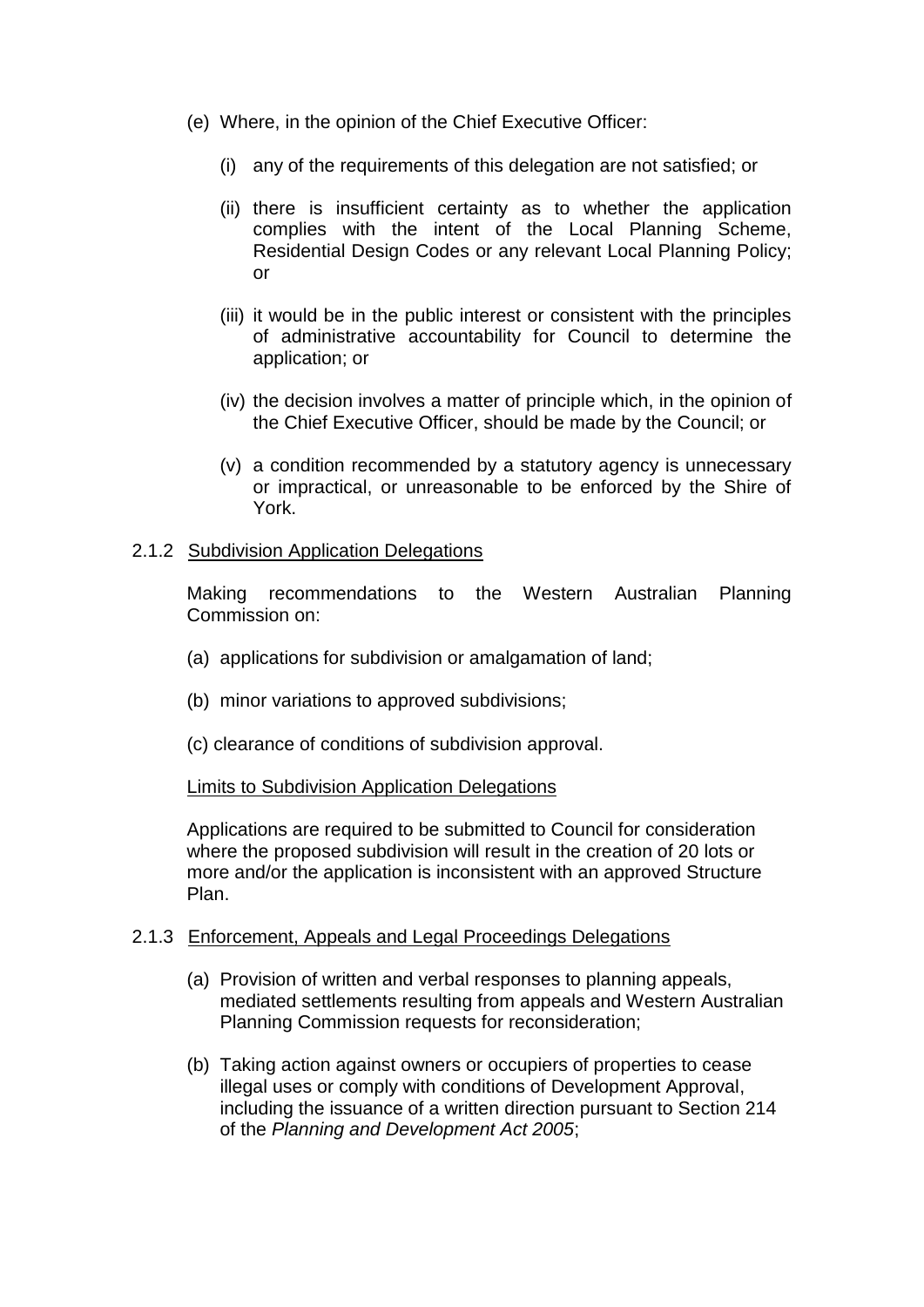(c) Obtaining legal advice where necessary to assist in the performance of these delegations.

#### Limits to Enforcement, Appeals and Legal Proceeding Delegations

The following matters are required to be referred to Council for determination:

- (a) Whether to commence prosecution action through the Council's solicitors;
- (b) Whether to apply for an injunction to the Supreme Court under Section 216 of the *Planning and Development Act 2005;*
- (c) The obtainment of urgent legal advice where that advice would exceed \$5000 and there are no specific funds allocated within the budget or funds allocated by a resolution of Council;
- (d) The determination of a position with respect to any mediation process resulting from an appeal against a decision on a proposal that was previously referred to Council.

#### 2.1.4 Structure Plan Delegations

- (a) Formation of the opinion that a Structure Plan or amendment to a Structure Plan contains sufficient information for the purposes of advertising;
- (b) Making recommendations to the Western Australian Planning Commission on amendments to Structure Plans after being advertised for public comment.

#### Limits to Structure Plan Delegations

The exercise of this delegation is conditional on the following:

- (a) Prior to the commencement of the advertising of any new Structure Plan, or amendment thereto, elected members must be notified of the proposal in writing advising the dates when the public comment period will start and finish, the means by which the proposal will be advertised and each elected member provided with copies of relevant plans and information relating to the proposal;
- (b) All new Structure Plans are to be referred to Council after being advertised for public comment;
- (c) Any recommendation of a Structure Plan Amendment pursuant to Clause 20(2) of the deemed provisions may be determined by the Chief Executive Officer, after being advertised for public comment provided that: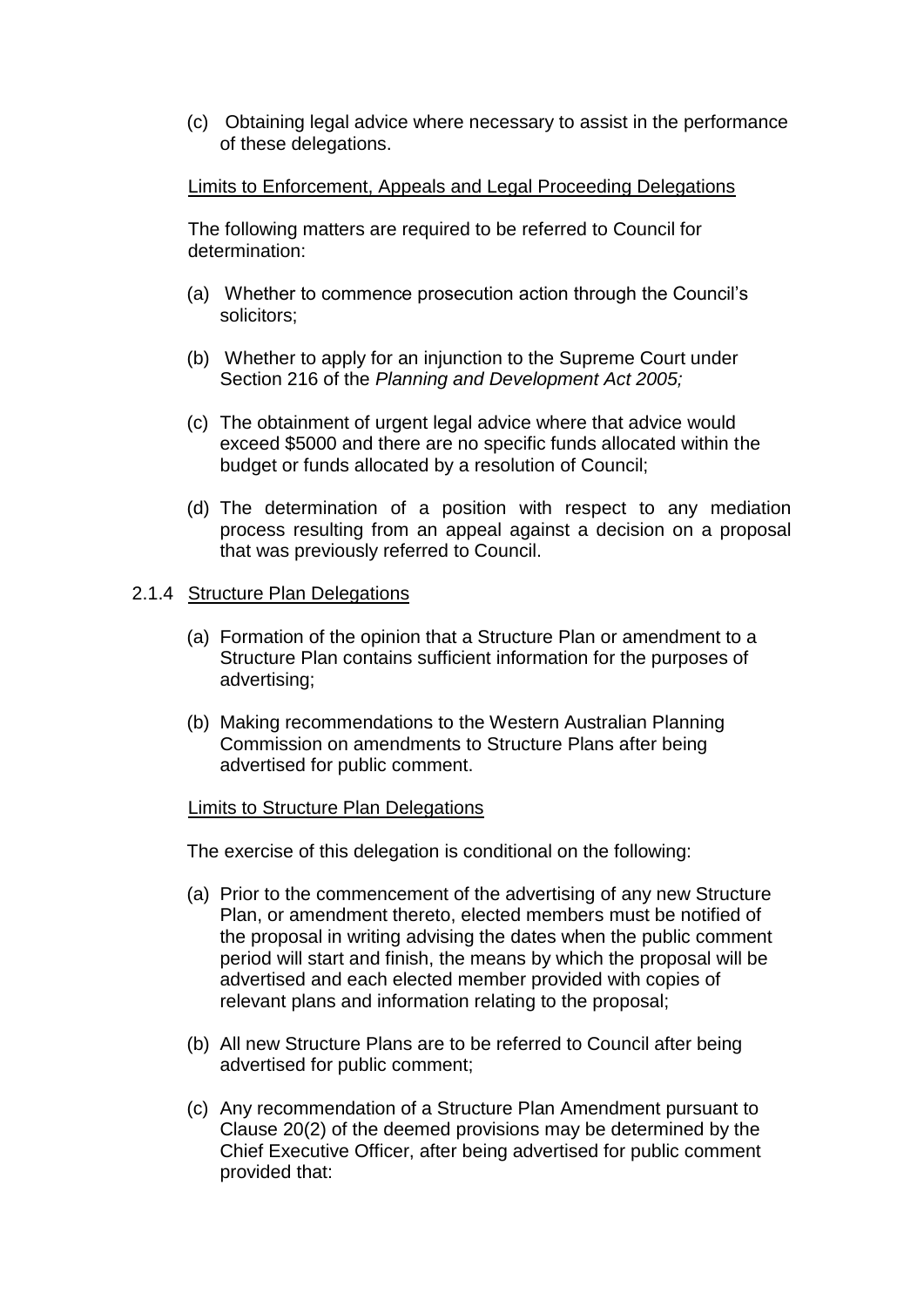- i) Any objection received does not, in the opinion of the Chief Executive Officer, raise relevant planning considerations;
- ii) Elected members are notified in writing of the Chief Executive Officer's intention to do so and provided a copy of submissions and Administration's recommendations in respect of those submissions;
- iii) Elected members are provided with five working days in which to request that the proposal be referred to Council for determination; and
- iv) The recommendation does not include any modifications to the advertised Structure Plan Amendment.

#### 2.1.5 Local Development Plan Delegations

- (a) Determine that a Local Development Plan is required and to seek the approval of the Western Australian Planning Commission for the preparation of a Local Development Plan.
- (b) Formulate the opinion that a Local Development Plan or amendment to a Local Development Plan is suitable for the purposes of advertising.
- (c) Determine that a Local Development Plan or amendment to a Local Development Plan is not required to be advertised for public comment where they are of:
	- i) Of a minor nature;
	- ii) Consistent with the intent of the zone and the objectives of the Local Planning Scheme; and
	- iii) Unlikely to have a material detrimental effect on the amenity of the locality or any owner or occupier or land in the locality.
- (d) Determine a Local Development Plan or an amendment to a Local Development Plan after advertising.
- (e) Endorse and arrange for the publication of Local Development Plans, pursuant to the deemed provisions.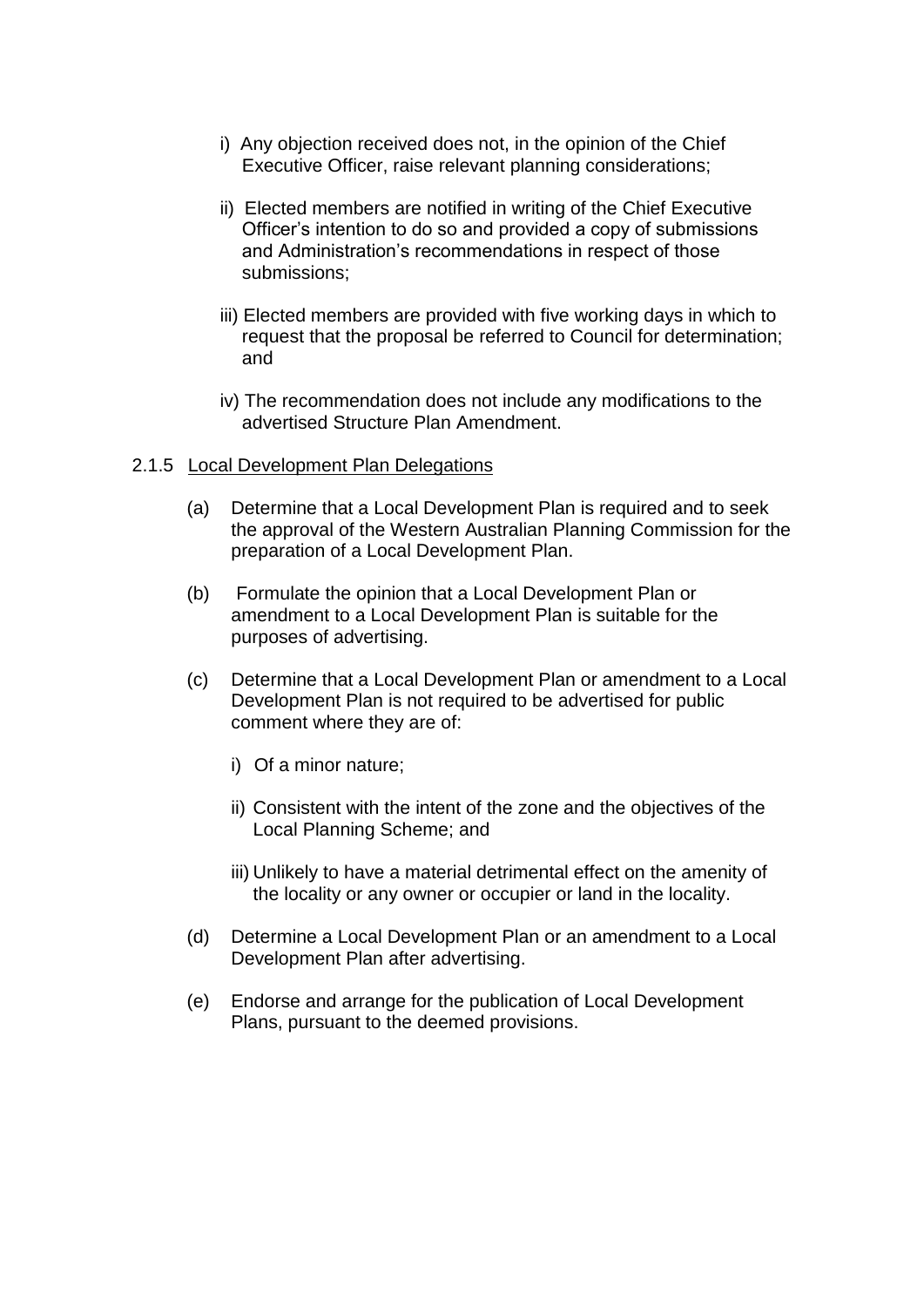## Limits to Local Development Plan Delegations

The exercise of this delegation is conditional on the following:

- (a) Prior to the commencement of the advertising of any new Local Development Plan, or amendment thereto, elected members must be notified of the proposal in writing advising the dates when the public comment period will start and finish, the means by which the proposal will be advertised and each elected member provided with copies of relevant plans and information relating to the proposal;
- (b) A Local Development Plan or amendment thereto may be determined by the Chief Executive Officer, after being advertised for public comment provided that:
	- i) Any objection received does not, in the opinion of the Chief Executive Officer, raise relevant planning considerations;
	- ii) Elected members are notified in writing of the Chief Executive Officer's intention to do so and provided a copy of submissions and Administration's recommendations in respect of those submissions;
	- iii) Elected members are provided with five working days in which to request that the proposal be referred to Council for determination.
	- iv)The determination will not result in a refusal of or require modifications to a Local Development Plan or amendment to a Local Development Plan after advertising.

## 2.1.6 Miscellaneous

- (a) Formation of any opinion and consideration of any matter in the exercise of these delegated powers that would be required of Council under the Local Planning Scheme, including, but not limited to, sufficient information required for the processing of proposals (including development applications, structure plans, local development plans), referral and advertising of such proposals, and interpretation of Local Planning Scheme provisions, relevant Planning Policies and provisions of the Residential Design Codes.
- (b) The execution of any documents or instruments required to fulfill a condition(s) of subdivision or development approval.